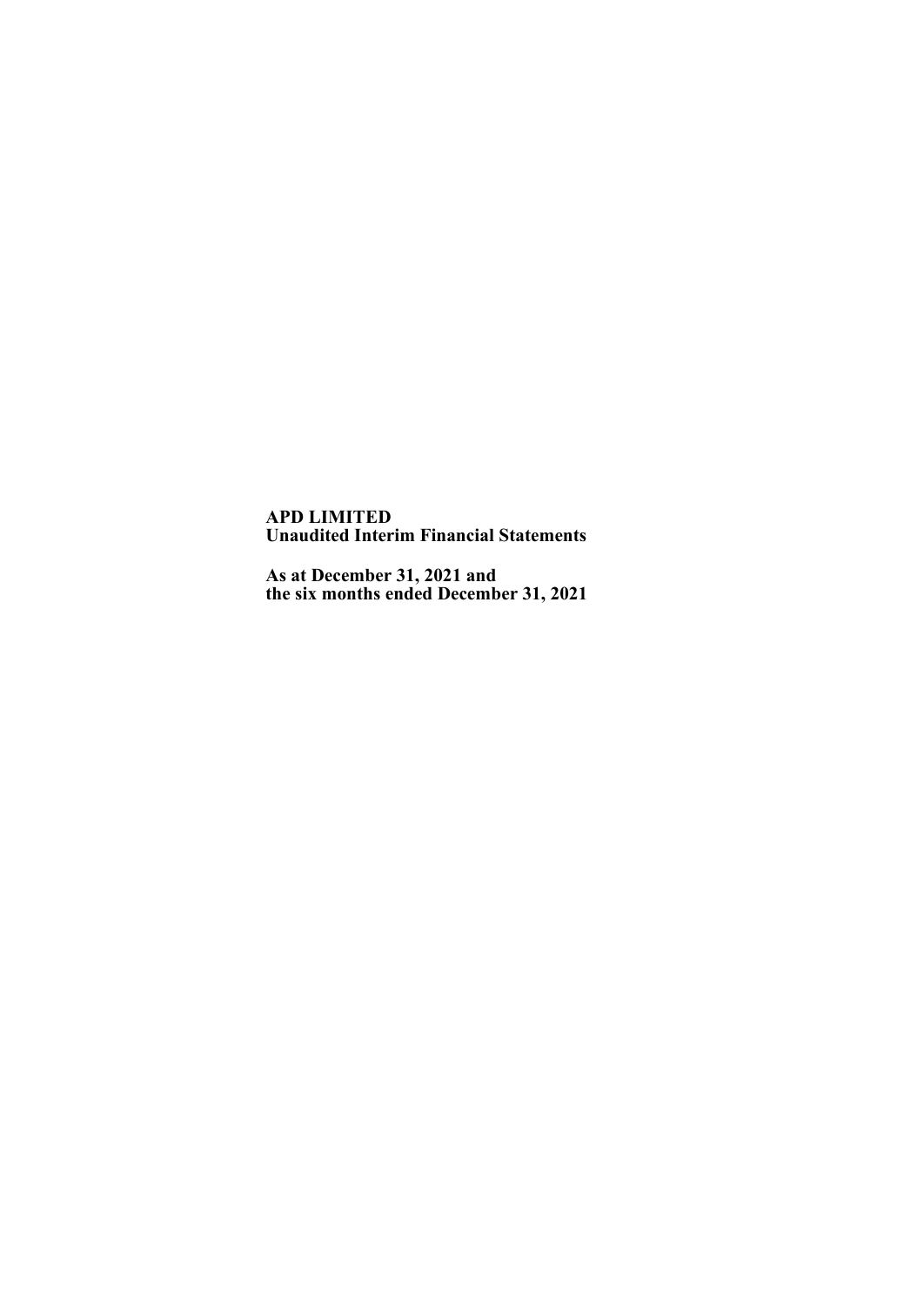## **APD LIMITED (Incorporated under the laws of the Commonwealth of The Bahamas)**

### **Unaudited Interim Statement of Financial Position As of December 31, 2021, and June 30, 2021 (Amounts expressed in Bahamian dollars)**

.

|                                                 | December 31,<br>2021     | <b>June 30, 2021</b><br>(Audited) |
|-------------------------------------------------|--------------------------|-----------------------------------|
|                                                 | \$                       | \$                                |
| <b>ASSETS</b>                                   |                          |                                   |
| <b>Current assets</b>                           |                          |                                   |
| Cash and cash equivalents                       | 13,689,410               | 17,606,947                        |
| Accounts receivable<br>Tax receivable           | 2,732,706<br>299,366     | 2,088,967<br>826,248              |
| Deposits, prepayments and other assets          | 3,112,300                | 729,870                           |
| Spare parts inventory                           | 777,641                  | 836,473                           |
| Deferred borrowing costs                        | 93,276                   |                                   |
| <b>Total current assets</b>                     | 20,704,699               | 22,088,505                        |
| <b>Non-current assets</b>                       |                          |                                   |
| Property, plant, and equipment                  | 80,701,753               | 81,523,145                        |
| Right-of-use asset                              | 45,304,636               | 45,586,032                        |
| <b>Total non-current assets</b>                 | 126,006,389              | 127, 109, 177                     |
| <b>Total assets</b>                             | 146,711,088              | 149, 197, 682                     |
| <b>LIABILITIES AND EQUITY</b>                   |                          |                                   |
| <b>Current liabilities</b>                      |                          |                                   |
| Accounts payable                                | 39,728                   | 239,021                           |
| Due to related parties                          | 1,596,015                | 1,058,574                         |
| Accrued expenses and other liabilities          | 402,439                  | 1,359,183                         |
| Current portion of redeemable preference shares |                          | 30,482,339                        |
| Current portion of lease liability              | 59,596                   | 114,061                           |
| Current portion of long-term debt               | 1,028,533                |                                   |
| <b>Total current liabilities</b>                | 3,126,311                | 33, 253, 178                      |
| <b>Non-current liabilities</b>                  |                          |                                   |
| Long term debt<br>Lease liability               | 28,798,934<br>46,976,501 | 46,981,634                        |
| Deposits Held                                   | 260,383                  | 274,663                           |
|                                                 |                          |                                   |
| <b>Total non-current liabilities</b>            | 76,035,818               | 47,256,297                        |
| Share capital                                   | 49,969                   | 49,969                            |
| Share premium                                   | 49,192,308               | 49,192,308                        |
| Retained earnings                               | 18,306,682               | 19,445,930                        |
| <b>Total equity</b>                             | 67,548,959               | 68,688,207                        |
| <b>Total liabilities and equity</b>             | 146,711,088              | 149, 197, 682                     |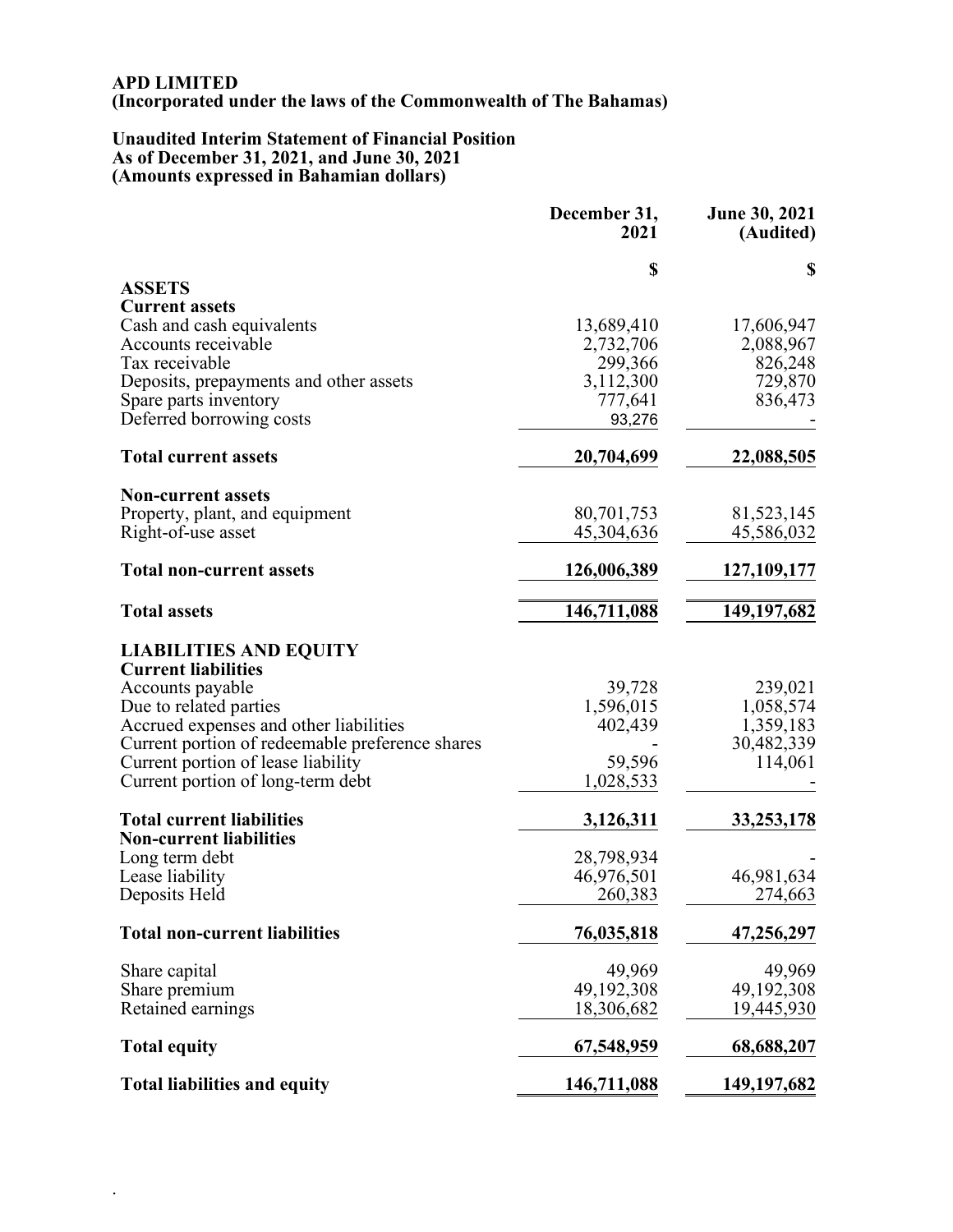.

#### **Unaudited Interim Statement of Comprehensive Income For the six months ended December 31, 2021 and 2020 (Amounts expressed in Bahamian dollars)**

|                                          | 2021       | 2020       |
|------------------------------------------|------------|------------|
|                                          | \$         | \$         |
| Revenue                                  |            |            |
| Landing fees                             | 6,693,279  | 6,075,707  |
| Terminal handling fees                   | 2,393,446  | 2,006,654  |
| Stevedoring fees                         | 1,721,302  | 1,441,561  |
| Gate fees                                | 1,174,386  | 1,058,183  |
| Storage fees                             | 843,035    | 1,079,336  |
| Security                                 | 1,299,538  | 1,169,370  |
| <b>Subleases</b>                         | 705,148    | 734,519    |
| Hazmat fees                              | 177,800    | 164,200    |
| Reefer line                              | 342,050    | 302,650    |
| Dockage                                  | 153,039    | 133,571    |
| Line handling fees                       | 42,500     | 31,841     |
| Other income                             | 90,485     | 23,791     |
| <b>Total revenue</b>                     | 15,636,008 | 14,221,383 |
| <b>Expenses</b>                          |            |            |
| Salaries, employee benefits and training | 2,286,782  | 2,209,964  |
| Terminal handling costs                  | 2,130,802  | 1,783,828  |
| Government lease                         | 338,002    | 213,489    |
| Government fees & Taxes                  | 717,415    | 755,375    |
| Utilities                                | 408,164    | 402,311    |
| Insurance                                | 172,587    | 182,770    |
| Legal and other professional fees        | 214,567    | 192,794    |
| Repairs and maintenance                  | 419,655    | 734,116    |
| Other operating expenses                 | 154,129    | 76,893     |
| Security                                 | 185,175    | 174,363    |
| Company meetings and events              | 85,080     | 69,620     |
| Disposal of Property and Equipment       | (385)      | 8,922      |
| Office supplies, postage, and delivery   | 66,174     | 45,487     |
| <b>Total expenses</b>                    | 7,178,147  | 6,849,932  |
| Earnings before interest,                |            |            |
| depreciation and amortisation            | 8,457,861  | 7,371,451  |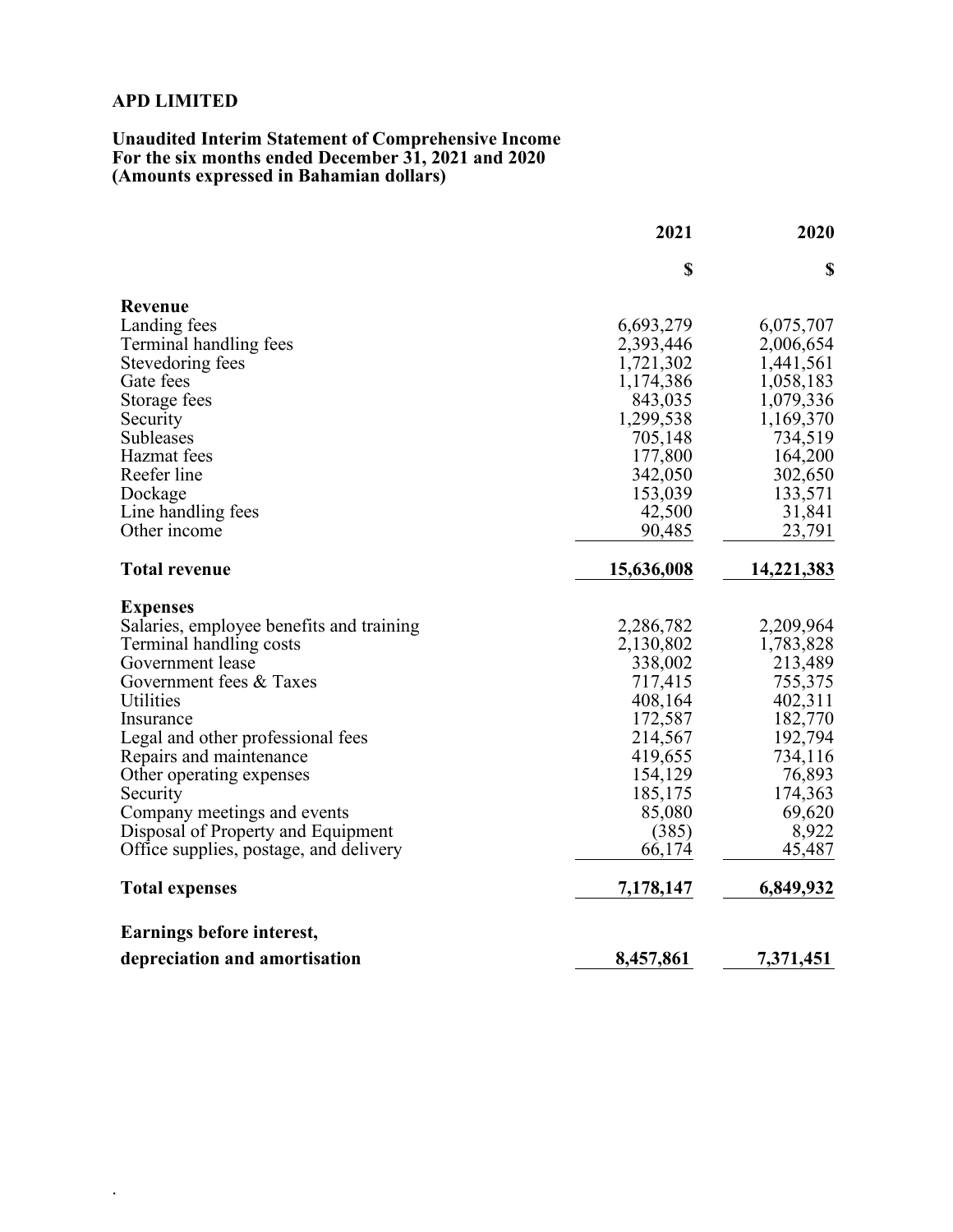.

### **Unaudited Interim Statement of Comprehensive Income (Continued) For the six months ended December 31, 2021 and 2020 (Amounts expressed in Bahamian dollars)**

|                                               | 2021        | 2020        |
|-----------------------------------------------|-------------|-------------|
|                                               | \$          | <b>S</b>    |
| Depreciation and amortisation                 |             |             |
| Depreciation                                  | 1,758,883   | 1,646,791   |
| Depreciation-Right-Of-Use-Asset               | 281,395     | 281,396     |
| Amortisation of preference share issue cost   | 373,660     | 15,551      |
| <b>Total depreciation and amortisation</b>    | 2,413,938   | 1,943,738   |
| <b>Earnings before interest</b>               | 6,043,928   | 5,427,713   |
| <b>Interest (finance costs)</b>               |             |             |
| Interest on preference shares                 | (320, 563)  | (883,916)   |
| Interest on loan                              | (309, 236)  | (8, 879)    |
| Interest on lease                             | (1,059,653) | (1,062,219) |
| Interest income                               | 2,887       | 4,284       |
| Total finance costs, net                      | (1,686,565) | (1,950,730) |
| Total earnings for the period attributable to |             |             |
| the equity holders                            | 4,357,358   | 3,476,983   |
| Total comprehensive income for the period     | 4,357,358   | 3,476,983   |
| Basic and diluted earnings per share          | 0.87        | 0.70        |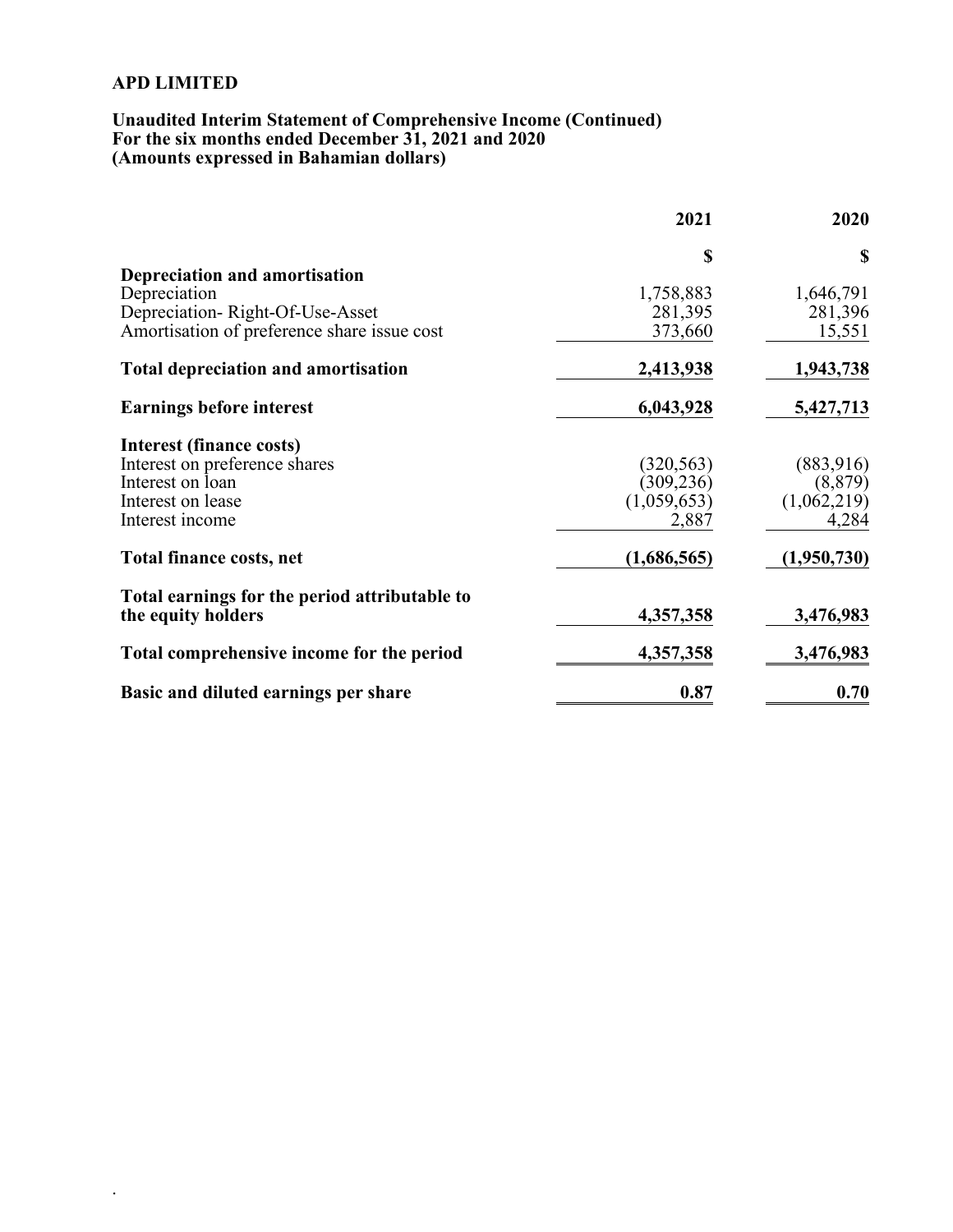.

### **Unaudited Interim Statement of Changes in Equity For the six months ended December 31, 2021 and 2020 (Amounts expressed in Bahamian dollars)**

|                                                                                    | <b>Share</b><br>capital<br>S | <b>Share</b><br>premium | <b>Retained</b><br>earnings | <b>Total</b><br>S        |
|------------------------------------------------------------------------------------|------------------------------|-------------------------|-----------------------------|--------------------------|
| <b>Balance at July 1, 2020</b>                                                     | 49,969                       | 49,192,308              | 17,771,267                  | 67,013,544               |
| Total comprehensive<br>income<br>for the period<br>Dividend paid for the<br>period |                              |                         | 3,476,983<br>(4,996,921)    | 3,476,983<br>(4,996,921) |
| <b>Balance at December 31,</b><br>2020                                             | 49,969                       | 49,192,308              | 16,251,329                  | 65,493,606               |
| <b>Balance at July 1, 2021</b>                                                     | 49,969                       | 49,192,308              | 19,445,930                  | 68,688,207               |
| Total comprehensive<br>income<br>for the period<br>Dividend paid for the period    |                              |                         | 4,357,358<br>(5,496,606)    | 4,357,358<br>(5,496,606) |
| <b>Balance at December 31,</b><br>2021                                             | 49,969                       | 49,192,308              | 18,306,682                  | 67,548,959               |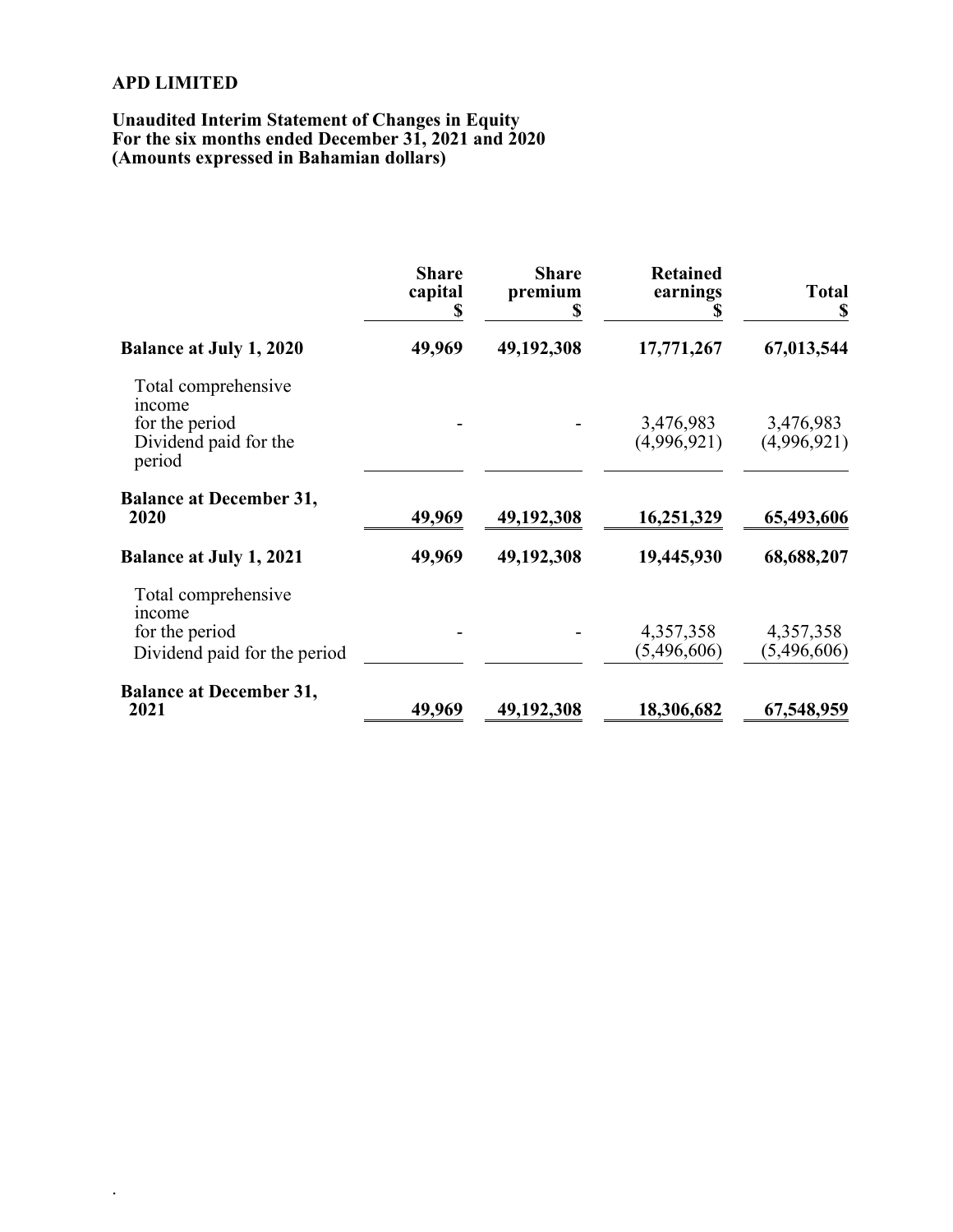.

## **Unaudited Interim Statement of Cash Flows For the six months ended December 31, 2021 and 2020 (Amounts expressed in Bahamian dollars)**

|                                                     | 2021        | 2020          |
|-----------------------------------------------------|-------------|---------------|
| <b>Cash flows from operating activities</b>         |             |               |
| Total comprehensive income for the period           | 4,357,358   | 3,476,983     |
| Adjustments for:                                    |             |               |
| Depreciation                                        | 1,758,883   | 1,646,791     |
| Depreciation-Right-of-Use-Asset                     | 281,396     | 281,396       |
| Amortisation of preference share issue cost         | 373,660     | 15,551        |
| (Gain) / Loss on disposal of assets                 | (385)       | 8,922         |
| Interest income                                     | (2,887)     | (4,284)       |
| Interest on preference shares                       | 320,563     | 883,916       |
| Interest on lease liability                         | 1,059,653   | 1,062,219     |
| Loan interest expense                               | 309,236     | 8,879         |
| Operating profit before changes in working capital  | 8,457,477   | 7,380,373     |
| Increase in accounts receivable                     | (643, 739)  | (782, 514)    |
| Increase in Deposit, Prepayments & other assets     | (2,382,430) | (338, 194)    |
| Decrease in Purchase inventory                      | 58,832      | 56,659        |
| Decrease in tax receivable                          | 526,882     | 433,760       |
| Increase Deferred borrowing costs                   | (93, 276)   |               |
| (Decrease) / Increase in deposits held              | (14,280)    | 21,000        |
| (Decrease) / Increase in accounts payable           | (199, 293)  | 153,089       |
| Increase/(Decrease) in due to related parties       | 537,441     | (325, 723)    |
| Decrease in accrued expense and other liabilities   | (956, 744)  | (726, 949)    |
| Net cash provided by operating activities           | 5,290,870   | 5,871,501     |
| <b>Cash flows from investing activities</b>         |             |               |
| Acquisition of property and equipment               | (937, 607)  | (4,278,975)   |
| Proceeds from sale of property, plant and equipment | 500         |               |
| Net cash used in investing activities               | (937, 107)  | (4, 278, 975) |
| <b>Cash flows from financing activities</b>         |             |               |
| Principal payment on long term debt                 | (1,028,533) | (150,000)     |
| Principal payment on lease liability                | (59, 596)   | (29,780)      |
| Dividends paid to ordinary shareholders             | (5,496,606) | (4,996,921)   |
| Interest income received                            | 2,887       | 4,284         |
| Interest expense paid                               | (309, 236)  | (8, 879)      |
| Interest on preference shares                       | (320, 563)  | (883,916)     |
| Interest on lease liability                         | (1,059,653) | (1,062,219)   |
| Net cash used in financing activities               | (8,271,300) | (7,127,431)   |
| Decrease in cash and cash equivalents               | (3,917,537) | (5,534,905)   |
| Cash and cash equivalents, beginning of the period  | 17,606,947  | 18,327,087    |
| Cash and cash equivalents, end of the period        | 13,689,410  | 12,792,182    |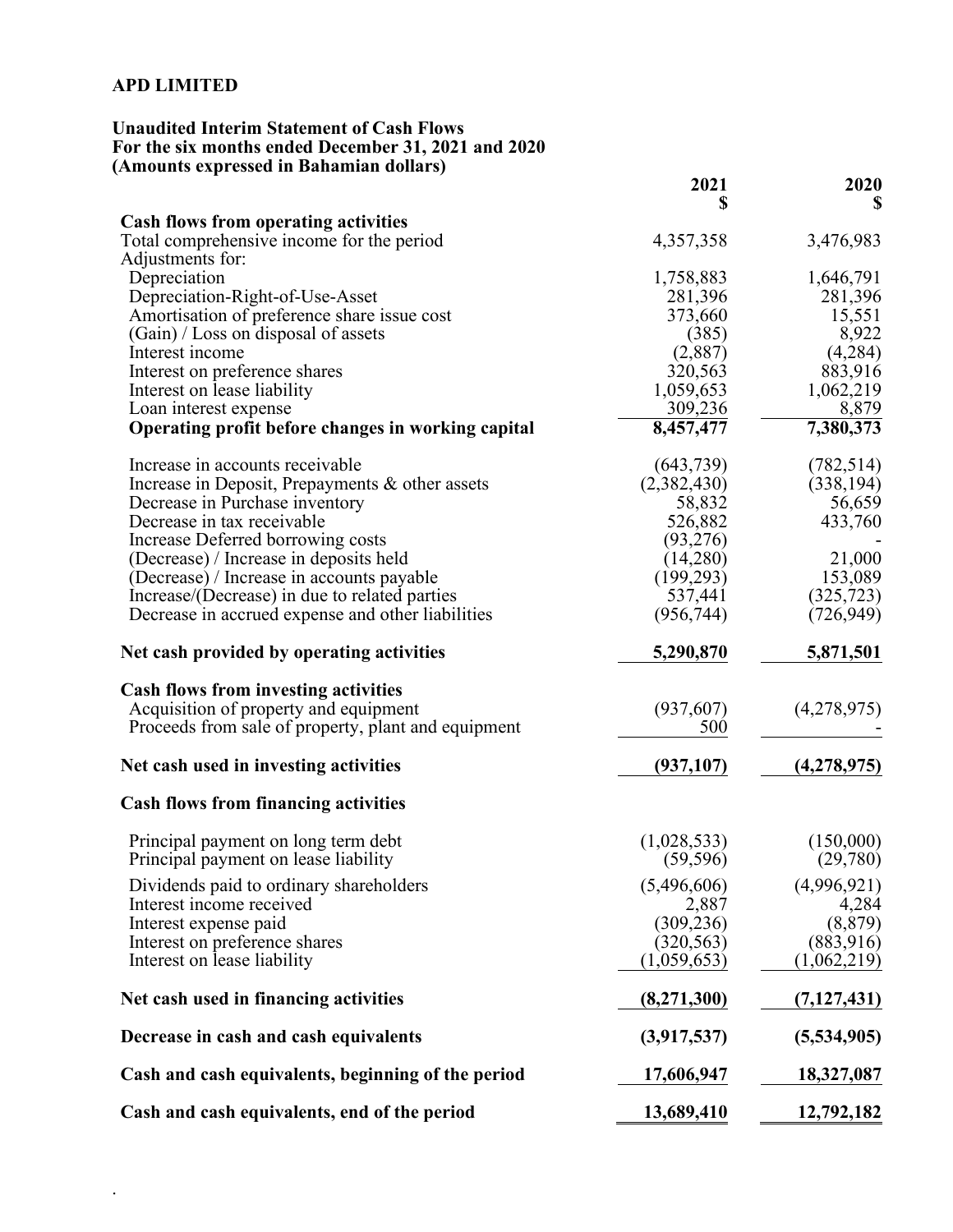### **Condensed Notes to the Unaudited Interim Financial Statements December 31, 2021**

### **1) General information**

APD Limited (the Company) was incorporated on February 24, 2009, under the Companies Act, 1992 of the Commonwealth of The Bahamas (The Bahamas). The Company is 40% owned by The Treasurer of The Bahamas, 40% owned by Arawak Cay Port Development Holdings Limited (ACPDHL) and 20% owned by the general public, hereinafter collectively referred to as the Shareholders. ACPDHL is owned by a consortium of private companies operating in The Bahamas.

The Company is a public company, which was listed on the Bahamas International Securities Exchange effective April 11, 2012. The Company's registered office is located at Ocean Centre, Montagu Foreshore, East Bay Street, New Providence, The Bahamas.

On May 10, 2010, the Company and the Government of The Bahamas (the Government) entered into a Memorandum of Understanding (MOU), whereby the Government initiated the relocation of the freight, cargo and port handling activities from downtown Bay Street on the island of New Providence to Arawak Cay, New Providence, and the Company agreed to design, develop, construct, manage, operate and maintain a new commercial port at Arawak Cay to be known as Nassau Container Port (the Port) and an inland terminal on Gladstone Road, to be known as Gladstone Freight Terminal (the Depot) (Note 13).

In accordance with the MOU, 20% of the Company's ordinary shares were offered for sale to the general public through an Initial Public Offering (IPO) held in February 2012. At the conclusion of the IPO, the Government and ACPDHL each owned 40% and the general public owned 20% of the ordinary share capital of the Company.

The Port and Depot facilities were developed on 56.55 acres of land on Arawak Cay, New Providence (the Port Land) and 15 acres of land at Gladstone Road, New Providence (the Depot Land). On June 21, 2011, the Minister responsible for the Lands and Survey, acting on behalf of the Government leased the Port Land and Depot Land and licensed 27.88 acres of seabed for use of the Company for 45 years which became effective May 1, 2012 and August 13, 2012, respectively, when the Port and Depot facilities were substantially completed.

The Company commenced operations on the date of substantial completion of the Port facility on May 1, 2012. Operations of the Port include a break bulk, a bulk and a container terminal that has 1,167 linear feet of berthing. The container terminal will have the capability of handling at least 75,000 Twenty-foot Equivalent Units (TEUs) annually. The Depot is comprised of 100,000 square feet and 10,000 square feet of warehouse and administrative office space respectively, and serves as a deconsolidation and distribution centre.

These condensed interim financial statements have not been audited.

### **2) Basis of preparation**

These unaudited interim financial statements for the six months ended December 31, 2021 have been prepared in accordance with International Accounting Standard (IAS) 34, 'Interim financial reporting'. The condensed interim financial information should be read in conjunction with the annual financial statements for the year ended June 30, 2021, which have been prepared in accordance with the International Financial Reporting Standards (IFRSs).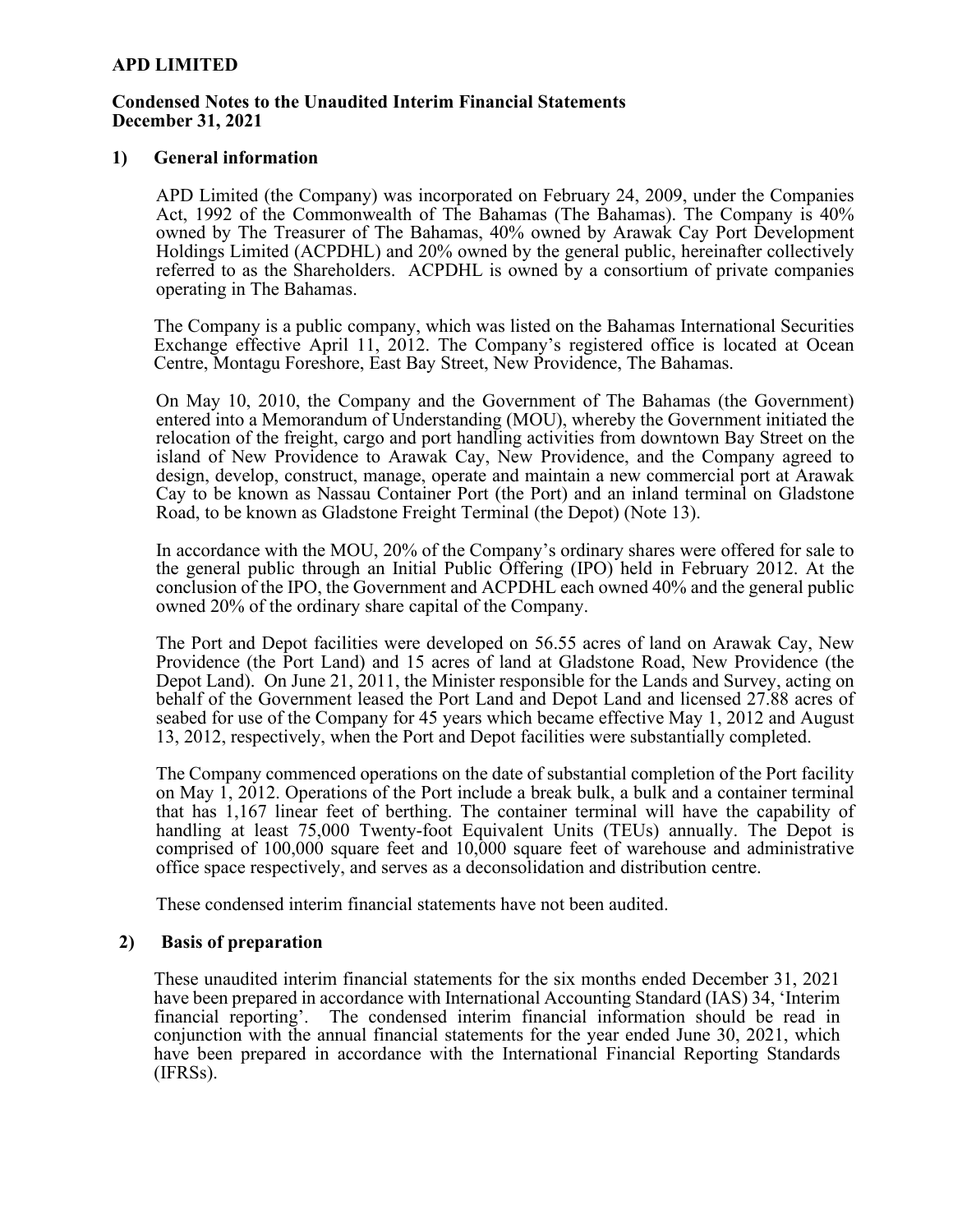### **Condensed Notes to the Unaudited Interim Financial Statements December 31, 2021**

### **3) Accounting policies**

The accounting policies applied, methods of computation and presentation are consistent with those of the annual financial statements for the year ended June 30, 2021.

There are no new IFRSs or interpretations of the International Financial Reporting Interpretations Committee (IFRICs) that are effective for the first time that would be expected to have a material impact on the Company.

### *a)* **Basis of preparation**

### *Impact of COVID-19*

Beginning of January 2020, global financial markets and local businesses have experienced and continue to experience significant volatility from the spread of a novel coronavirus known as COVID-19. The outbreak of COVID-19 has resulted in travel and border restrictions, quarantines, supply chain disruptions, lower consumer demand and general market uncertainty.

Countries around the world continue to struggle with the effects of the COVID-19 pandemic. Border restrictions remain in place for many countries and The Bahamas remains under the Emergency Orders with impose curfew and travel restrictions. While the pandemic continues to be a challenge for The Bahamas and continues to negatively impact the Bahamian economy, the Company has seen a limited impact in the current year, and subsequent to year-end, has seen a steady increase in volumes comparable to pre-COVID-19 throughput. Construction activity within the country has enabled the volumes to remain high with imports on construction materials for project such as The US Embassy, Nassau Cruise Port, and other investments on the island.

While the extent and duration of the impact of COVID-19 remains uncertain at this time, management believes that these events would not have an impact on the carrying amount of assets and liabilities as at the reporting date, nor would it impact the Company's ability to continue as a going concern.

### **4) Estimates**

The preparation of interim financial statements requires management to make judgments, estimates and assumptions that affect the application of accounting policies and the reported amounts of assets and liabilities, income and expense. Actual results may differ from these estimates.

In preparing these condensed financial statements, the significant judgments made by management in applying the Company's accounting policies and the key sources of estimation uncertainty were the same as those that applied to the financial statements for the year ended June 30, 2021.

### **5) Financial risk management**

### **5.1 Financial risk factors**

The Company's activities expose it to a variety of financial risks: market risk, credit risk and liquidity risk.